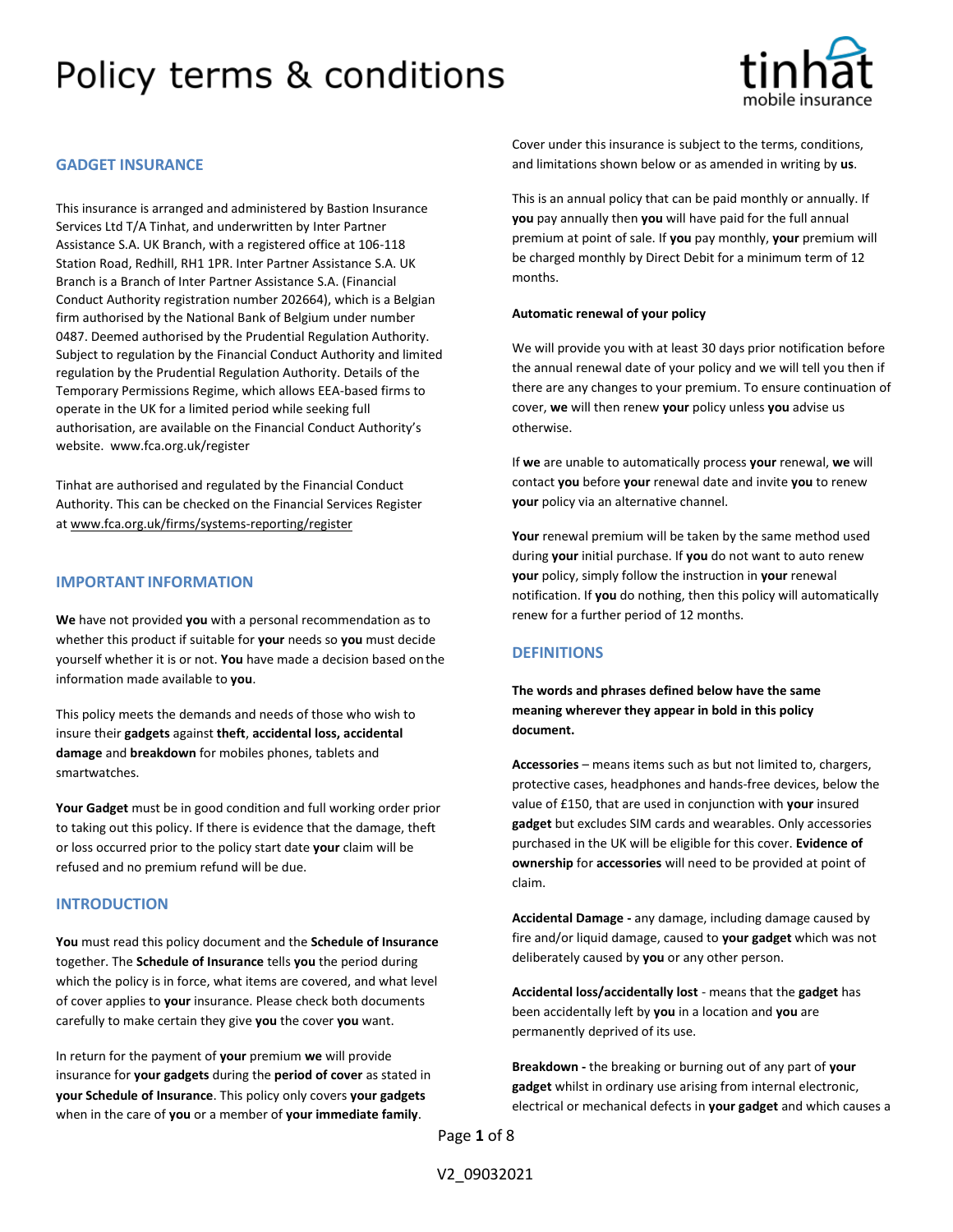

sudden stoppage to **your** ability to use **your gadget** in the way intended by the manufacturer of the **gadget**.

**Claims Administrators** – Davies Group.

**Criteria: We** can only insure **gadgets** if **you** are able to provide **Evidence of Ownership**, and if they are:

1. Purchased by **you** as new in the UK, or;

2. Purchased by **you** as refurbished in the UK as long as the refurbished **gadget** was sold with a minimum 12-month warranty, or

3. Meets the above criteria and was gifted to **you** as long as **you**  are able to provide a UK Gift receipt, and;

4. Are not more than 1 years old at the time this policy is initially purchased, and;

5. Are in **your** possession and in good working condition (not accidentally damaged) and;

6. Have not previously been repaired using non-manufacturer parts.

**Evidence of ownership** - A document to evidence that the **gadget you** are claiming for belongs to **you**. This can be a copy of the till receipt, delivery note, UK gift receipt or, if the **gadget** is a mobile phone, confirmation from **your** Network Provider that the mobile phone has been used by **you**.

**Excess** - An amount **you** have to pay towards the cost of a claim under this insurance. **You** have to pay this amount regardless of the circumstances leading to the claim.

**Gadget(s)** – the portable electronic **gadget/s** that meet the **Criteria**, are insured by this policy, and shown on **your** Schedule of Insurance. **Gadgets** include: Mobile Phones, iPhones, iPads, Tablets, Camera's, Go Pro's, Smartwatches and Laptops. This policy is not suitable for drones

**Home** – the permanent residence shown on **your Schedule of Insurance.**

**Immediate family - - your** mother, father, son, daughter, spouse or domestic partner or other family members who resides with **you**  at **your Home.**

**Limit of liability - Our** liability, in respect of any one claim in relation to **your gadget**, will be limited to the replacement cost of each **gadget** being claimed for and, in any event, shall not exceed the maximum value of cover as shown on **your Schedule of Insurance**

**Period of cover** – A period of twelve months as stated in

**your Schedule of Insurance**.

**Precautions –** all measures that would be deemed appropriate to expect a person to take in circumstances to prevent **accidental loss**, **accidental damage** or **theft** of **your gadgets**, such as keeping the gadget concealed when you're in a public place and gadget is not in use.

**Proof of usage** – means evidence that the **gadget** has been in use since policy inception. Where the **gadget** is a mobile phone, this information can be obtained from **your** Network Provider. For other **gadgets**, in the event of an **accidental damage** claim this can be verified when the **gadget** is sent to our repairers for inspection.

**Schedule of Insurance -** the document provided to **you** following the purchase of this policy by **you** which includes the details of **your gadget** and which confirms your chosen level of insurance cover, **your period of cover**, the **maximum sums payable** under this policy and the **excess** payable.

**Territorial limits** - The United Kingdom of Great Britain & Northern Ireland, the Isle of Man and the Channel Islands.

**Terrorism** - means any act, including but not limited to the use of force or violence of the threat thereof, of any person or group of persons, whether acting alone or on behalf of or in connection with any organization or government, committed for political, religious, ideological or similar purposes, including the intention to influence any government to put the public or any section of the public in fear.

**Theft/Stolen -** means the unauthorised dishonest appropriation of the **gadget** specified on **your Schedule of Insurance**, by another person with the intention of permanently depriving **you**  of it.

**Unattended** –not within **your** sight at all times or out of **your**  arms- length reach when away from **your home**

We, us, our - shall mean UK Branch of Inter Partner Assistance

**You**, **your, yourself –** the person, who is over 18 years old, who owns the **gadget**(s) as stated on the **Schedule of Insurance.**

## **WHAT WE WILL COVER**

### **A. Accidental Damage / Malicious Damage**

**We** will arrange a repair if **your gadget** is damaged as the result of an accident or malicious damage. If **your gadget** cannot be economically repaired, it will be replaced.

Page **2** of 8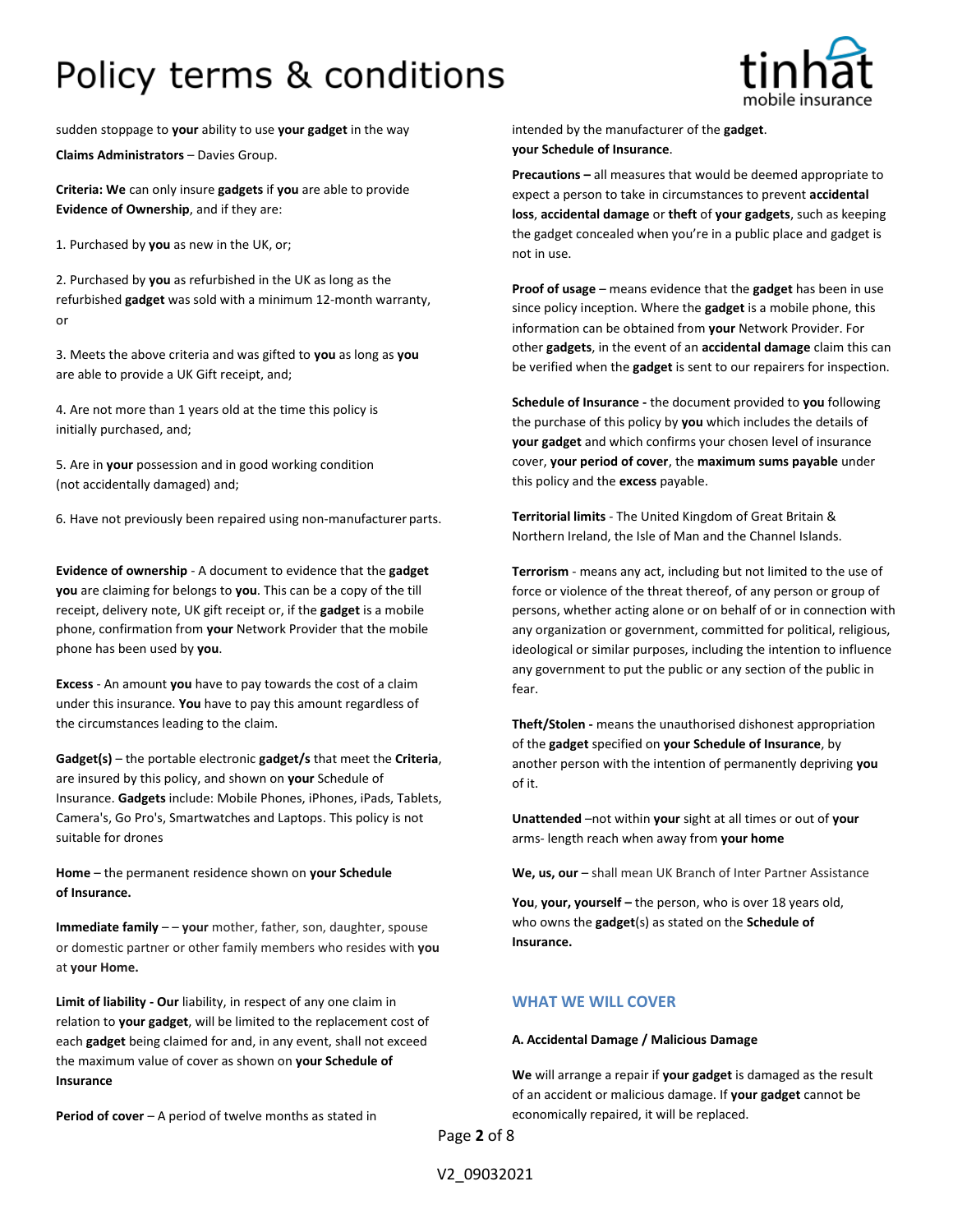

## **B. Theft**

If **your gadget** is **stolen we** will replace it. Where only a part or parts of **your gadget** have been **stolen**, **we** will only replace that part or those specific parts.

### **C. Accidental Loss**

If **you** selected the option to pay an additional premium and insure **your** mobile phone, iPad, tablet or smartwatch for **Accidental loss**  then if **you** accidentally or unintentionally lose **your** mobile phone, iPad, tablet or smartwatch **we** will replace it. If **you** have cover for **Accidental loss** this will be stated within **your Schedule of Insurance. Accidental loss** cover is only available on mobile phones, iPads, tablets and smartwatches.

### **D. Breakdown**

If **your gadget** suffers electrical **breakdown** which occurs outside of the manufacturers guarantee period, **we** will repair it. If **your gadget** cannot be economically repaired, it will be replaced. This cover is not available on laptops.

### **E. Unauthorised Call/Data Use**

If **your** mobile phone is lost or **stolen** and is used fraudulently, and **your** claim is covered by **your** policy, **we** will reimburse **you** for the costs upon receipt of **your** itemised bill up to a maximum value of £10,000 for any one claim. This includes calls, messages, downloads and data made / used from the time it was **accidentally lost** or **stolen** up to a maximum of 24 hours from discovery of the incident.

#### **F. Liquid Damage**

If **your gadget** is damaged as a result of accidentally coming into contact with any liquid, **we** will repair it. If it cannot be repaired **we**  will replace it.

### **G. Accessories**

If **your** claim for **your gadget** is approved, **we** will replace any **accessories** that were **accidentally lost**, **stolen** or **accidentally damaged** at the same time as **your gadget** up to a maximum value of £150.

If **we** replace **your gadget** with a different make or model and this means that **you** can no longer use **your** existing **accessories**, **we** will replace them too, up to a maximum value of £150.

**IMPORTANT**: Where **your gadget** is a mobile phone, in the event of a claim **you** will be required to provide **proof of usage** which

confirms **your** mobile phone has been in use between policy inception and the incident date.

#### **WHAT WE WILL NOT COVER**

**Your gadget** is not covered for:

### **1. Theft:**

• from any motor vehicle where **you** or someone acting on **your**  behalf is not in the vehicle, unless the **gadget** has been concealed in a locked boot, closed glove compartment or other closed internal compartment and all the vehicle's windows and doors have been closed and locked and all security systems have been activated A copy of the receipt for any repairs made following damage in gaining entry to the locked vehicle must be supplied with any claim;

• from any **unattended** building or premises (including **your home**  or workplace) unless the **theft** involves force in gaining entry to or exit from the building or premises, resulting in damage to the building or premises. A copy of the receipt for any repairs made following damage in gaining entry must be supplied with any claim;

• when away from **your home**, or when in **your home** with invited guests / tradesmen or other people; unless the **gadget** is concealed on or about **your** person when not in use, or it is stored in a locked room or secured receptacle (such as a locked safe, locked locker or closed desk drawer);

• where **your gadget** was in the possession of a third party (other than a member of **your immediate family**) at the time of the event giving rise to a claim under this insurance;

• where the **gadget** has been left **unattended** when it is away from **your home**; or

• where all available **precautions** have not been taken to prevent **theft**;

2. Loss or damage caused by:

• **you** deliberately damaging, intentionally leaving or neglecting the **gadget**;

- you not following the manufacturer's instructions;
- the use of non-manufacturer approved **accessories**;

Page **3** of 8

V2\_09032021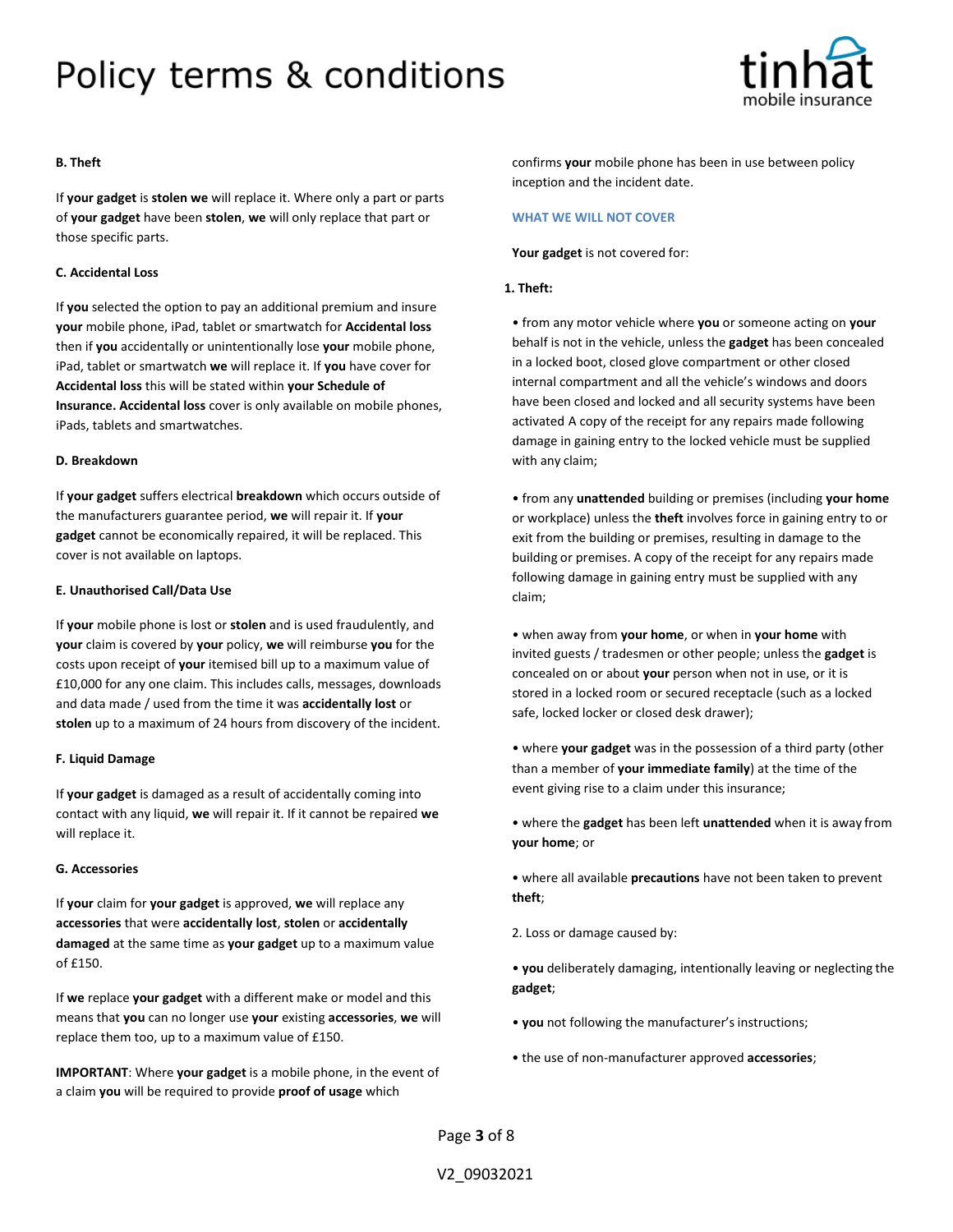

3. Repair or other costs for:

- routine servicing, inspection, maintenance or cleaning;
- loss caused by a manufacturer's defect or recall of the **gadget**;
- repairs carried out by persons not authorised by us;
- wear and tear or gradual deterioration of performance;
- cosmetic damage of any kind, including scratches, dents and other visible defects that do not affect safety or performance;

• any claim if the IMEI / serial number has been tampered with in any way.

4. Any kind of damage whatsoever unless the damaged **gadget**  is provided for repair.

5. Any loss of a SIM (subscriber identity module) card.

6. Any expense incurred as a result of not being able to use the **gadget**, or any loss other than the repair or replacement costs ofthe **gadget** unless relating to unauthorised call/data use for **your** mobile phone up to the maximum value of £10,000.

7. The policy **excess** - if **you** make a claim, an **excess** fee applies which must be paid to us before **your** claim can be settled. This **excess** fee varies depending on the value of the **gadget you**  have insured with us. The fees are set out below:

If **your** claim is for a **gadget** up to the value of £250 (when new) the **excess** fee is £50 for any claim.

If **your** claim is for a **gadget** between the values of £251 - £750 (when new) the **excess** fee is £75 for any claim

If **your** claim is for a **gadget** over the value of £751 (when new) the **excess** fee is £100 for any claim.

- 8. Any claim made, or any event causing the need for a claim to be made, that occurs within the first 14 days of the inception date of the policy, or within the first 14 days of amending the insured **gadget** on **your** policy. If **your gadget** is less than 60 days old on the date **you** insure it or add it to **your** policy, then this clause does not apply and **your** cover begins immediately.
- 9. Loss of or damage to **accessories** that were not attached to **your gadget** at the time of the incident.
- 10. Any claim for a **gadget** where **proof of usage** cannot be provided or evidenced.
- 11. Any claim for **accidental loss** where the circumstances of the loss cannot be clearly identified, i.e., where **you** are unable to confirmthe

time and place **you** last had **your gadget**, or any claims for **gadgets accidentally lost** in **your home**

- 12. Any device that was purchased as second hand or used, that is not a refurbished device that was sold with a minimum 12 months warranty
- 13. Any loss or damage to **your gadget** whilst in transit
- 14. Reconnection costs or subscription fees of any kind.

Please note: if **you** are insuring an item without SIM card capability, all exclusions relating to SIM cards are not applicable.

15. War Risk

**Terrorism**, war, invasion, acts of foreign enemies, hostilities whether war is declared or not, civil war, rebellion, revolution insurrection, military or usurped power, confiscation, nationalism or requisition or destruction or damage to property by or under the order of any government or public or legal authority.

16. Nuclear Risk

Damage or destruction caused by, contributed to or arising from:

a. ionizing radiation or contamination by radioactivity from any nuclear fuel or from any nuclear waste from the combustion of nuclear fuel; or

b. the radioactive, toxic, explosive or other hazardous properties of any explosive nuclear assembly or component thereof.

17. Sonic Boom

Damage or destruction directly occasioned by pressure waves caused by aircraft or other aerial devices traveling at sonic or supersonic speeds.

### 18. Loss of Data or Software

Any loss of or damage to information or data or software contained in or stored on the **gadget** whether arising as a result of a claim paid by this insurance or otherwise.

19. Any indirect loss or damage resulting from the eventwhich caused the claim under this policy.

20. Any liability of whatsoever nature arising from ownership or use of the **gadget**, including any illness or injury resulting from such ownership or use.

21. Value Added Tax (VAT) where **you** are registered withHM Revenue and Customs for VAT.

Page **4** of 8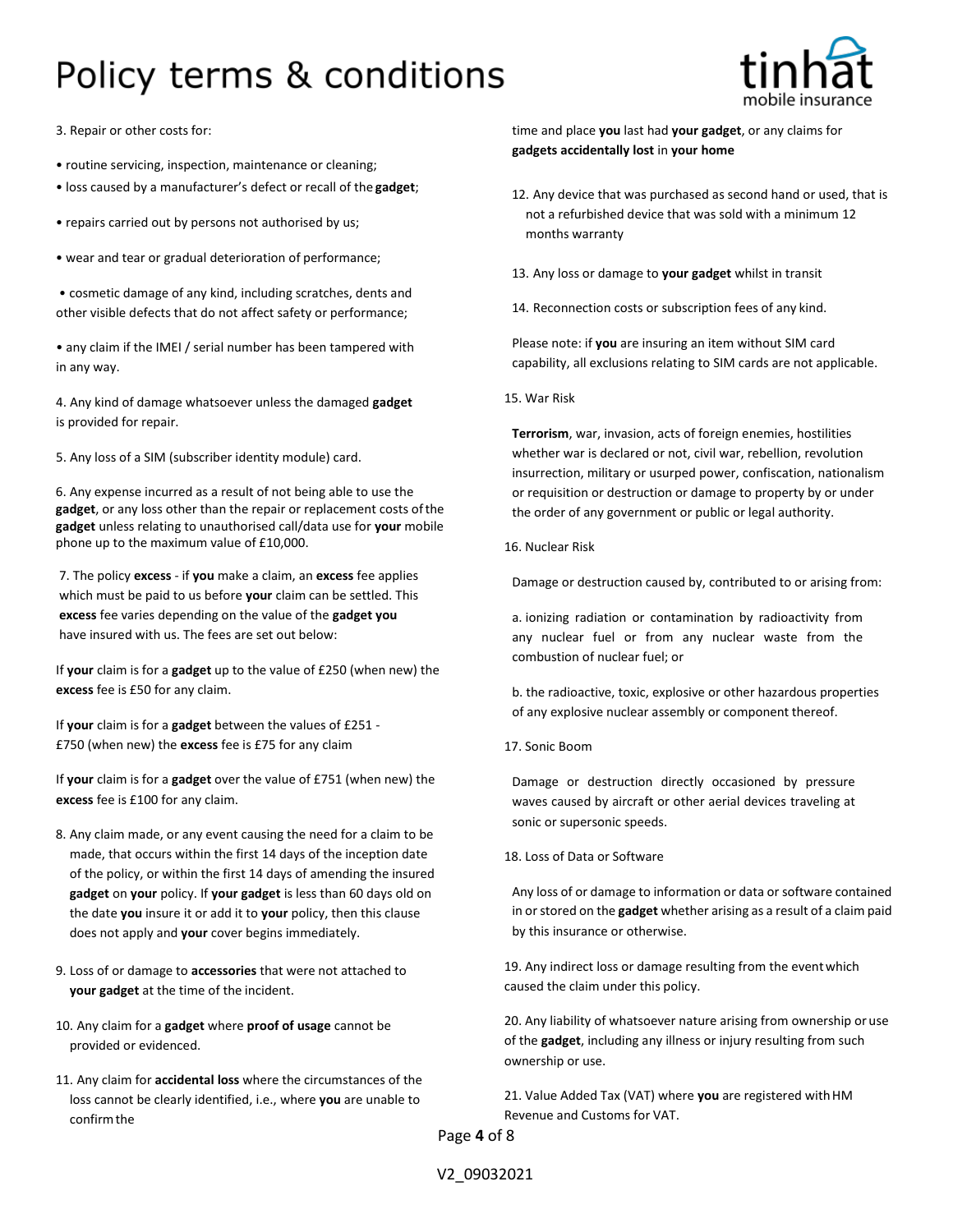

22. **We** will not provide cover, pay any claim or provide any benefit if doing so would expose **us** to any sanction, prohibition or restriction under United Nations resolutions or the trade or economic sanctions, laws or regulations of the European Union, United Kingdom or United States of America.

## **CLAIM SETTLEMENT**

1. The intention of this policy is to put **you** back in the same position as immediately prior to the loss or damage. It is not a replacement as new policy. If the **gadget** cannot be replaced with an identical **gadget** of the same age and condition, **we** will replace it with one of comparable specification or the equivalent value taking intoaccount the age and condition of the original **gadget**. All replacements **gadgets** come with a full 12-month warranty. **We**  cannot guarantee that the replacement **gadget** will be the same colour as the original item.

**2.** Repairs will be carried out using readily available parts. Where possible **we** will use Original parts but in some cases, unbranded parts may be used. In the event that any repairs authorised by us under this policy invalidate **your** manufacturer's warranty, **we**  will repair or replace **your gadget** for the remaining period of **your**

manufacturer's warranty in line with **your** manufacturer's warranty terms and conditions.

3. In the event of a valid claim resulting in the replacement ofthe **gadget**, this policy will automatically cover the replacement **gadget**.

4. All blocks must be removed from **your gadget** before being sent for repair. This includes any personal pin locks or operator specific security blocks, including Find My iPhone. Failure to do so will result in **your** claim being delayed, and/or, **your gadget** being returned to **you**.

## **CONDITIONS AND LIMITATIONS**

1. Unless **we** have agreed differently with **you**, English law and the decisions of English courts will govern this insurance.

2. This insurance only covers **gadgets** bought in the countries within the **territorial limits** of the policy. Cover applies throughout the **territorial limits** of the policy and is also automatically extended to include use of the **gadgets** anywhere in the world for any trip, and is subject to any repairs being carried out in the UK by repairers approved by us. No cover is provided for claims where **you** are travelling to a country where the Foreign, Commonwealth & Development Office (FCDO) have advised against all but essential travel. **You** can check the FCDO travel advice at [www.gov.uk/foreign-travel-advice.](http://www.gov.uk/foreign-travel-advice.)

3. The **gadget**(s) must not be more than 1 years old, must be purchased in the UK as new, or if refurbished, purchased directly from the manufacturer, and **you** must be able to provide **evidence of ownership** when it is requested. **Evidence of ownership** should include the make, model and IMEI/serial number of the **gadget**  and must be in **your** name or, **you** must be in possession of a UK giftreceipt.

4. **You** must provide us with any receipts, documents or **evidence of ownership**, that it is reasonable for us to request.

5. This insurance may only be altered, varied or its conditions altered or premium changed by us giving **you** 30 days' notice in writing.

6. **You** cannot transfer the insurance to someone else or to cover any other **gadget**(s) without **our** written permission.

7. **You** must take all available **precautions** to prevent any loss or damage.

8. Cover excludes costs or payments recoverable from any party, under the terms of any other contract, guarantee, warranty, or insurance.

9. In respect of **your** annual policy being paid by monthly premiums, if the Direct Debit premium payment is cancelled by **you** or collection of premium is unsuccessful at any given point, then **we** will write to **you** giving 30 days' notice of cancellation (see Cancellation section below) and any outstanding premium for the cover received will become due, unless the situation is rectified when **we** next attempt to collect payment.

## **CANCELLATION**

### **Your** right to change **your** mind (withdrawal period)

**You** may cancel the insurance, without giving reason, by sending us written notice and returning the insurance documents within 14 days of it starting or (if later) within 14 days of **you** receiving the insurance documents if **you** are a new customer or 14 days from the renewal date if **you** are an existing customer.

On receipt of **your** written notice of cancellation **you** will receive a full refund of all premium paid provided that no claim has been paid by us and **you** do not intend to make a claim under this insurance.

If a claim has been made by **you we** will not refund any premium and if **you** are paying by monthly instalments **you** must still pay us the remaining annual premium.

Page **5** of 8

V2\_09032021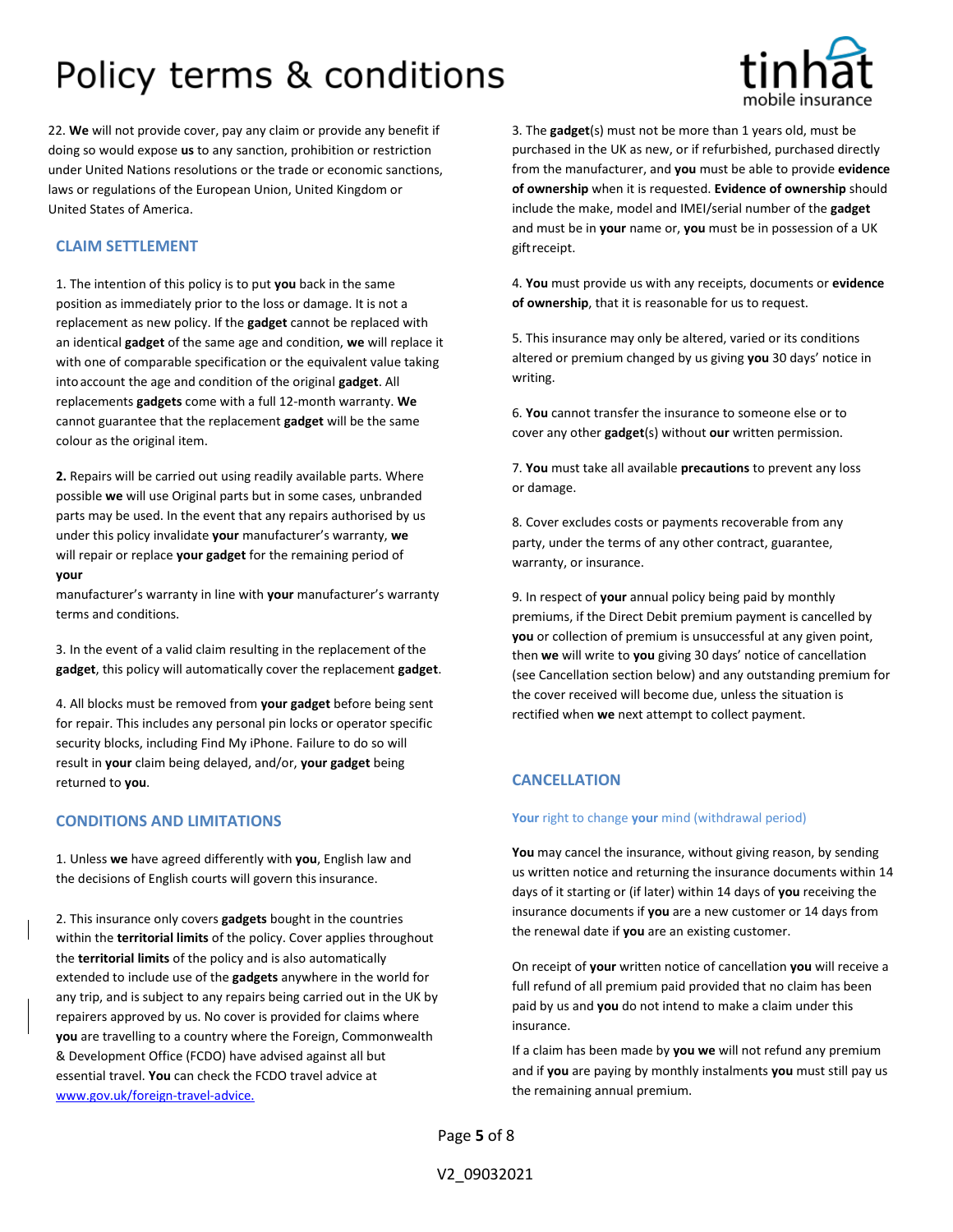

If **you** do not exercise **your** right to cancel during the 14 day period, **your** policy will continue as normal.

If **you** cancel **your** direct debit this does not mean that **you** have cancelled **your** policy.

### Cancellation by **you** after the withdrawal period

If **you** wish to cancel **your** insurance after the initial 14 day withdrawal period **you** can do so by writing to Tinhat Insurance Services Ltd, Temple Court Mews, 109 Oxford Rd, Oxford OX4 2ER, or by telephoning 01865 818 923, or by emailin[g](mailto:cancellations@tinhat.co.uk) [cancellations@tinhat.co.uk.](mailto:cancellations@tinhat.co.uk)

If **you** pay **your** premium monthly, **your** policy will be cancelled at the next monthly anniversary of the date **your** policy commenced. There will be no refund of premium due as the premium paid will have only been in respect of the cover already received.

If a claim has been made by **you we** will not refund any premium and **you** must still pay us the remaining annual premium. If **you**  cancel **your** direct debit this does not mean that **you** have cancelled **your** policy.

If **you** pay **your** insurance premium annually and providing no claim has been made and **you** do not intend to make a claim under this insurance **you** will receive a proportionate refund of premium based on the unused **period of cover** under the policy. Policy cover will cease from the date **we** receive **your** cancellation instructions or from a later date at **your** request.

If a claim has been made under this insurance, **we** will cancel **your** cover but not refund any premium.

## Cancellation by us

**We** shall not be bound to accept renewal of any insurance and may at any time cancel any insurance document by giving 14 days' notice in writing where there is a valid reason for doing so. A cancellation letter will be sent to **you** at **your** last known address.

Valid reasons may include but are not limited to:

- A. Where **we** reasonably suspect fraud
- B. Non-payment of premium
- C. Threatening and abusive behavior
- D. Non-compliance with policy terms and conditions
- E. **You** have not taken reasonable care to provide complete and accurate answers to the questions we ask.

Where **our** investigations provide evidence of fraud or a serious non- disclosure, **we** may cancel the policy immediately and backdate the cancellation to the date of the fraud or the date when **you** provided **us** with incomplete or inaccurate information, which may result in **your** policy being cancelled from the date you originally took it out.

If **we** cancel the policy and/or any additional covers **you** will receive a refund of any premiums **you** have paid for the cancelled cover, less a proportionate deduction for the time we have provided cover, unless the reason for cancellation is fraud and/or **we** are entitled to keep the premium under the Consumer Insurances (Disclosure and Representations) Act 2012.

## **CLAIMS PROCEDURE**

### 1. **You** must:

• notify the **claim administrators** as soon as possible but ideally within 48 hours of the discovery of any incident likely to give rise to a claim under this insurance. If the incident happened outside ofthe UK, please notify the **claim administrators** within 48 hours of **your** return to the UK. To log **your** claim, please visit our online portal at [www.tinhat.co.uk.making-claim](http://www.tinhat.co.uk.making-claim/) where **you** can register **your** claim online. Alternatively, **you** can call on 0345 074 4810 or email [gadgetclaims@davies-group.com](mailto:%20gadgetclaims@davies-group.com)

• report the **theft** or **accidental loss** of any **gadget**, within 24 hours of discovery to **your** Airtime Provider and blacklist **your** handset;

• report the **theft** or loss of any **gadgets** to the Police within 48 hours of discovery and obtain a crime reference number in support of a **theft** claim and a lost property number in support of an **accidental loss** claim;

Please note any delay in reporting an incident to the **claim administrators**, **your** Airtime Provider or the Police may invalidate **your** right to claim under the policy.

• provide **us** with details of the claim and any other contract, guarantee, warranty or insurance that may apply to the loss including but not limited to household insurance. Where appropriate a rateable proportion of the claim may be recovered direct from these Insurers; and

• return **your** completed claim form and **evidence of ownership** to the **claim administrators** within 30 days of the incident date along with any other requested information.

Page **6** of 8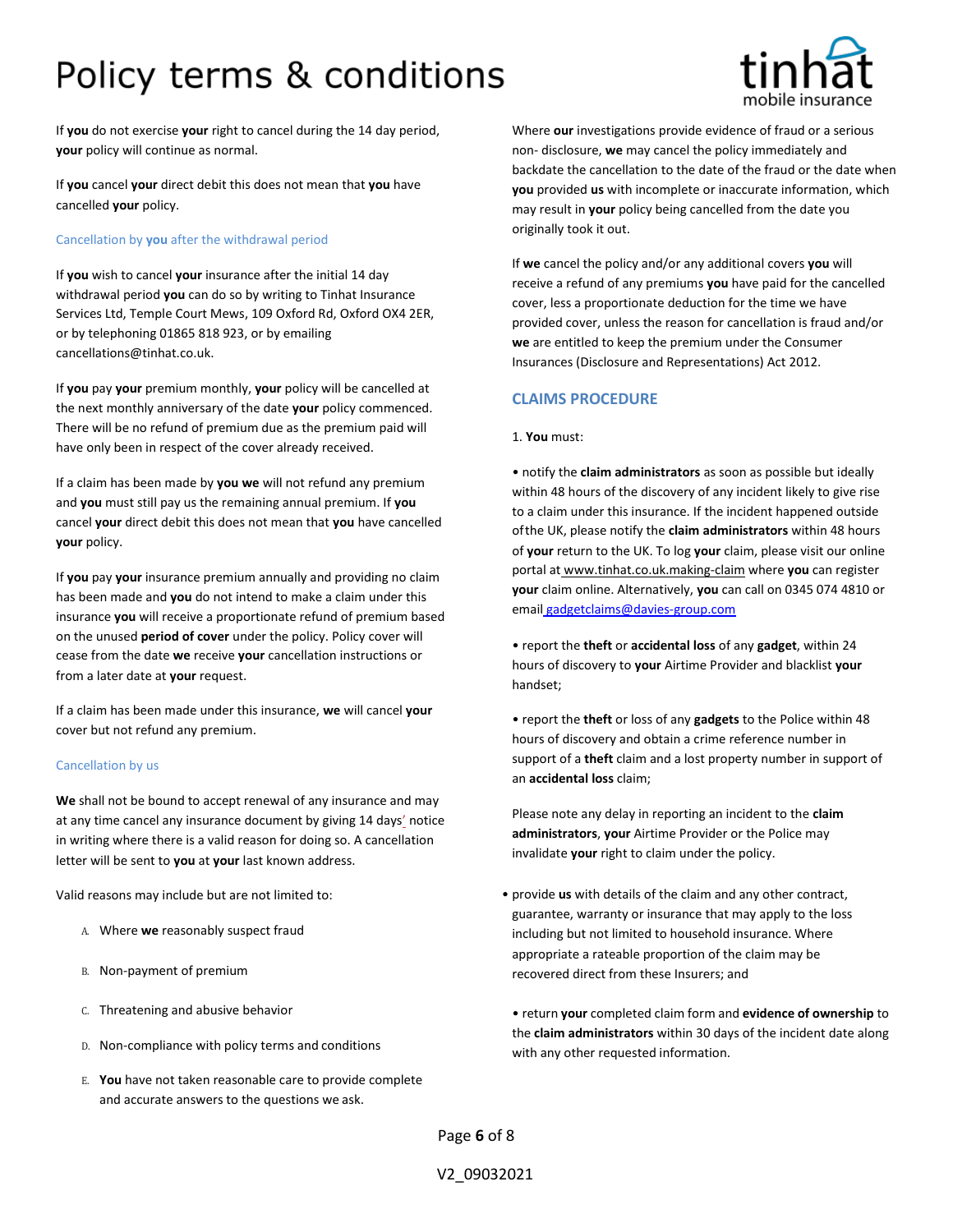

2. If **we** replace **your gadget**(s) the damaged or lost item becomes **our** property. If it is returned or found **you** must notify **us** and send it to **us** if **we** ask **you** to.

**3.** There is a policy **excess** for all claims which must be paid before **your** claim can be approved. The **excess** amount is shown in **your Schedule of Insurance.**

This policy is administered by Tinhat on behalf of Inter Partner Assistance SA (IPA)

Please address all claims correspondence to the **Claims Administrators**:

Davies Group Unit 8 Caxton Road, Fulwood, Preston PR29NZ To help us improve **our** service **we** may record or monitor telephone calls.

## **WARNING**

If **you** or anyone acting on **your** behalf knowingly commit a fraudulent act or submit a fraudulent document or make a fraudulent statement or exaggerate any claim made under this insurance, **we** will not pay the claim and cover under this and all other insurances currently in force with us with which **you** are connected will cease immediately. **You** will not be entitled to any refund of premium under any policy.

**We** will process **your** claim under the terms and conditions of this insurance based on the first reason notified to us for the claim. If **your** claim is not covered and **you** then submit a claim having changed the circumstances of the loss or damage **we** consider this as fraud. Details of all such cases will be passed to appropriate agencies for action.

## **CONSUMER INSURANCE ACT**

**You** are required to take care to supply accurate and complete answers to all the questions in the declaration and to make sure that all information supplied is true and correct. **You** must tell us of any changes to the answers **you** have given as soon as possible.

Under the Consumer Insurance (Disclosure and Representations) Act 2012 **your** failure to take reasonable care to avoid misrepresentation in relation to the information provided (including subsequent changes to any such information) could result in **your** policy being cancelled or **your** claim being rejected or not fullypaid.

## **COMPLAINTS**

Complaints regarding:

## **SALE OF THE POLICY**

Please contact Tinhat who arranged this insurance on **your** behalf. **You** can get in touch o[n complaints@tinhat.co.uk o](mailto:complaints@tinhat.co.uk)r 01865 818

924 Complaints regarding:

### **CLAIMS / SERVICE**

It is the intention to give **you** the best possible service but if **you** do have any questions or concerns about this insurance or the handling of a claim **you** should in the first instance contact The Customer Services Director. The contact details are:

### **Claims Administrators**

Customer Relations, Davies Group, Unit8, Caxton Road, Fulwood, Preston PR2 9NZ

Email[: gadgetcomplaints@d](mailto:gadgetcomplaints@)avies-group.com Telephone: 0345 074 4788 Please ensure **your** policy number is quoted in all correspondence to assist a quick and efficient response.

The **claim administrators** will make every effort to resolve **your**  complaint immediately. If they cannot resolve **your** complaint by the end of the next working day they will acknowledge **your**  complaint within 5 days of receipt and will do their best to resolve the problem within four weeks by sending **you** a final response letter.

If they are unable to resolve **your** complaint in this time they will write to advise **you** of progress and will endeavour to resolve **your** complaint within the following four weeks.

If **you** are still dissatisfied after receiving their final response letter **you** may refer **your** complaint to the Financial Ombudsman Service at the following address:

Financial Ombudsman Service

Exchange Tower Harbour Exchange Square London E14 9SR

[www.financial-ombudsman.org.uk](http://www.financial-ombudsman.org.uk/)

Page **7** of 8

V2\_09032021